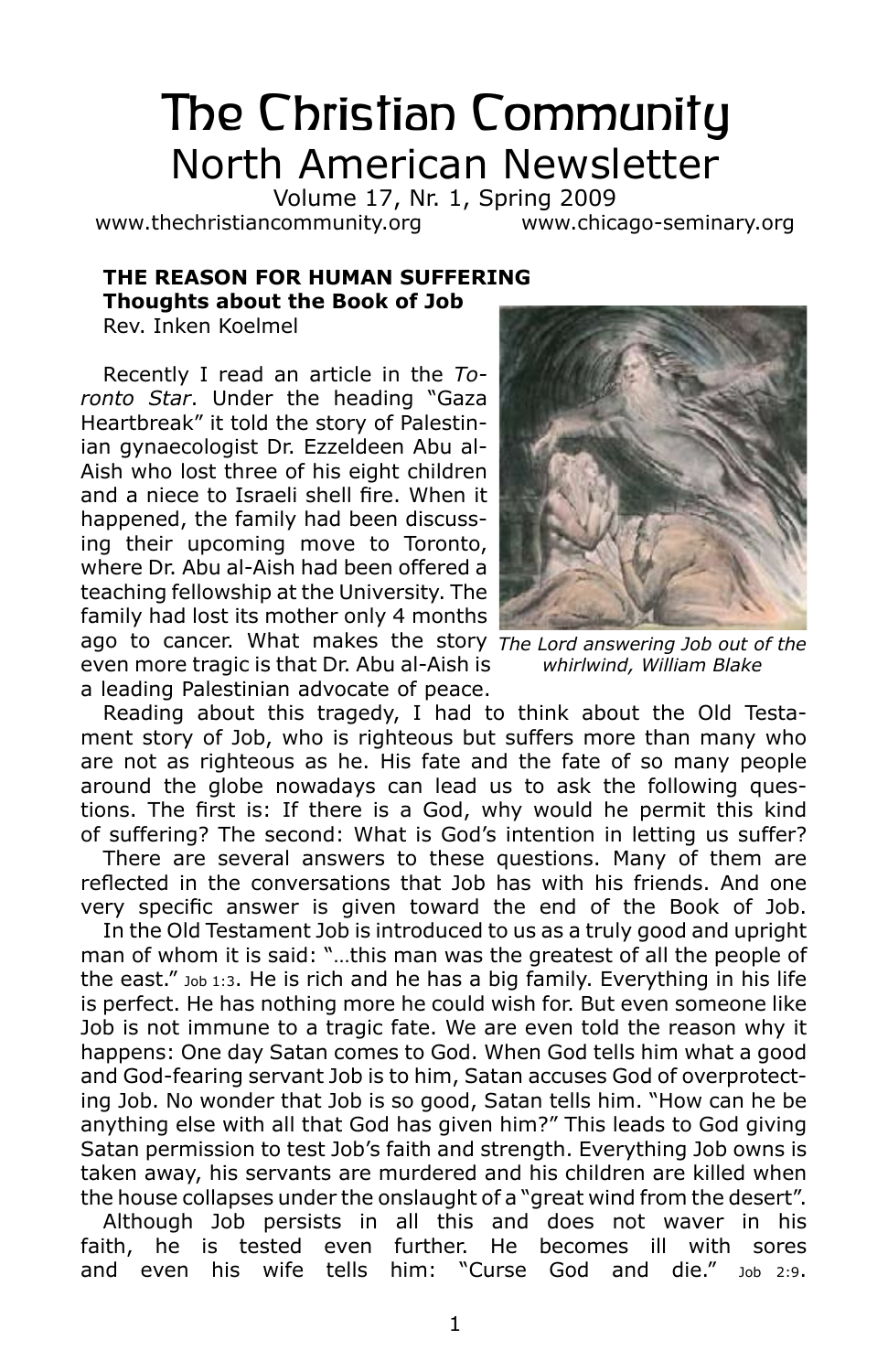In the meantime his three friends, Eliphaz, Bildad and Zophar have heard what has happened to him. They come to see him and to bring him consolation and comfort, but end up accusing him to have caused his own fate. They cannot believe that God would make an innocent man suffer.

Job gives voice to the depth of his despair: "Why did I not die at birth, come forth from the womb and expire?" Job 3:11 But all Eliphaz can answer him is:"Think now, who that was innocent ever perished? Or where were the upright cut off? As I have seen, those who plow iniquity and sow trouble reap the same." Job 4:7-8 Eliphaz believes Job must have done something wrong and he goes on to tell him that God rewards those who act according to his will and punishes the evil. Job, listening to Eliphaz, knows in his heart that he has done nothing wrong, but he is still willing to be taught otherwise: "…make me understand how I have gone wrong," he pleads.

But it also dawns on him that his friends are afraid of his suffering. They seek reasons to explain what has happened to Job in the hope that the same cannot happen to them.

Like Job's friends, most of us are more or less comfortable with the notion that someone who commits a crime or a sin is punished and has to suffer. That would mean that if we did everything right nothing could happen to us. But we are deeply uncomfortable, even terrified when we hear of innocent suffering. Why would God let us suffer although we have done nothing wrong? What would the point of such suffering be? What the story of Job leads us to consider is that suffering is not punishment, but rather opportunity. And so we see how Job is increasingly led on a journey to discover himself and to discover the nature of God.

Although Job has done nothing wrong, he soon discovers that humankind, by its very existence, is imperfect and no match for the divine: "… but how can a mortal be just before God?" Job 9:2 God is so high above us that most of us cannot perceive him. We might even refuse to believe in him because we lack proof of his existence. Job says: "Look, he passes by me, and I do not see him; he moves on, but I do not perceive him."  $_{\text{Job 9:11}}$ 

An inner struggle with God follows. Job realizes, since he can not perceive God that:"Though I am innocent, I cannot answer him…" Job 9:15 And in his bitterness he exclaims: "…I say, he destroys both the blameless and the wicked."  $_{\text{Job 9:22}}$  As his life lies in ruins around him, Job realizes that all the good he has ever done is still not enough. Everything that he owned, all the pleasure and happiness that were given to him cannot lead him to understand God's ways. In fact, we have to assume that the only thing that can lead him further on the path of his personal evolution is the suffering that he is going through.

Human consciousness evolves from being part of the divine in the beginning of time (like the child is part of the mother while it is still in the womb), to becoming an independent human being who can argue and disagree with his God but who can also ultimately choose to believe in God and follow him out of his own free will.

Job also reaches this point. He grows out of a merely blind faith in God. Maybe he never had reason to question God before; but now he is standing at a crossroads. He knows he is without guilt and still God seems to punish him. Job says: "But I would speak with the Almighty, and I desire to argue my case with God." Job 13:3 And a little later: "See, he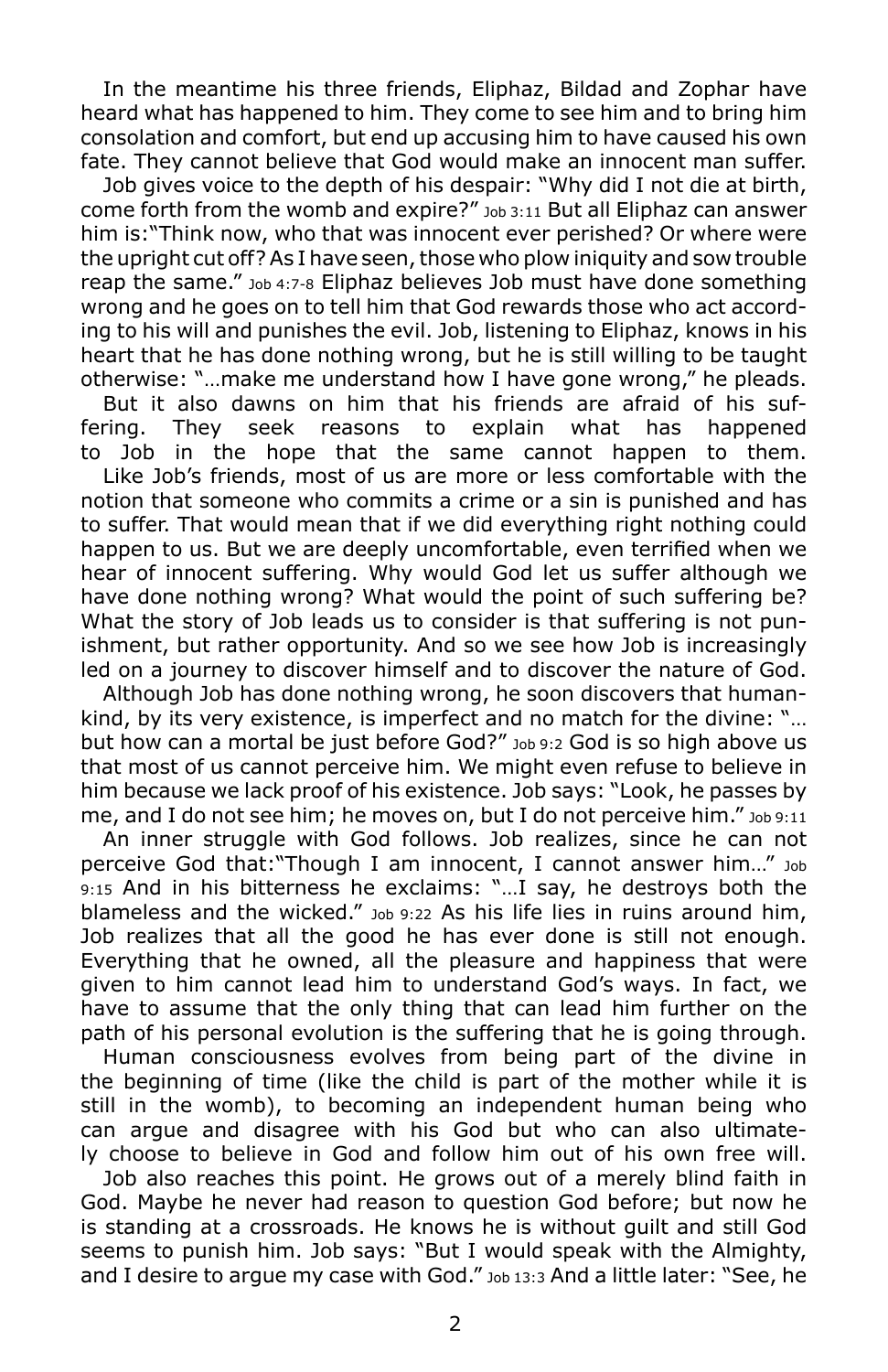will kill me; I have no hope; but I will defend my ways to his face." Job 13:5 Job is not just God's creature any more. He is now on his own. He has

gained independence in mind and spirit; he has his own thoughts, opinions and ways. His own self, his "I" has been growing stronger and stronger.

But Job goes further than that, anticipating that his suffering is not in vain, that there is a reincarnation: "If mortals die, will they live again? All the days of my service I would wait until my release should come." Job 14:14

And that there even might be a Resurrection: "I know that my Redeemer lives, and that at last he will stand upon the earth; and after my skin has been thus destroyed, then in my flesh I shall see God." Job 19:25-26 We can take this as a prophecy of the time when Christ walked the earth as the incarnate God, for everyone to see, taking the sins of human beings upon him.

In the end God reveals himself to Job, beginning his mighty monologue with the words: "Where were you when I laid the foundation of the earth?" Job 38:4 Gone are the days when Job lamented that God passed by him and he did not see him. Now that God has revealed himself, Job is standing face to face with him. Through his suffering he has received the initiation that enables him to stand in God's very presence: "I had heard of you by the hearing of the ear, but now my eyes see you." Job 42:5

And so we are told, in this story of Job, that suffering is meaningful. It can lead to initiation. It can lead to the revelation of God. For those of us, though, who live through tragedy, this is not necessarily a consolation. While some of us might value the opportunity, many would undoubtedly gladly forgo initiation to escape suffering. The truth is – we do not make that choice. It is not ours to make – at least not yet. For now we have to let it rest in the hands of the spiritual world and we have to trust in the wisdom and in the love of God.

## **Open Courses at the Seminary Week-Long Retreats**

In addition to providing training for the vocation of priest, the Seminary of The Christian Community wishes to support all those seeking a relationship with the living Christ by offering weeklong retreats.

Each day will begin with the Act of Consecration of Man in the chapel of the Chicago congregation. After breakfast, daily courses will continue in the church or at the seminary building, which is within walking distance. Courses will include gospel studies, speech, eurythmy, and more. Out of town participants are also encouraged to take advantage of the cultural wealth of the city and those who come for one week only are welcome to stay through the weekend.

Feb. 23–Feb. 27, 2009, **The Water of Life—In Fairy Tales, in the Apocalypse, in the Sacraments**., Rev.Susan Locey, Vancouver, BC.

 March 2–March 6, **The Activity of the Temple of Liberty in American History**, Rick Spalding, Chicago.

March 9–March 13, **Trinity: Light, Life and Love**, Rev. Gisela Wielki

March 30-April 3, **The Countenance of Creation: Vertical and Horizontal**, Rev Gisela Wielki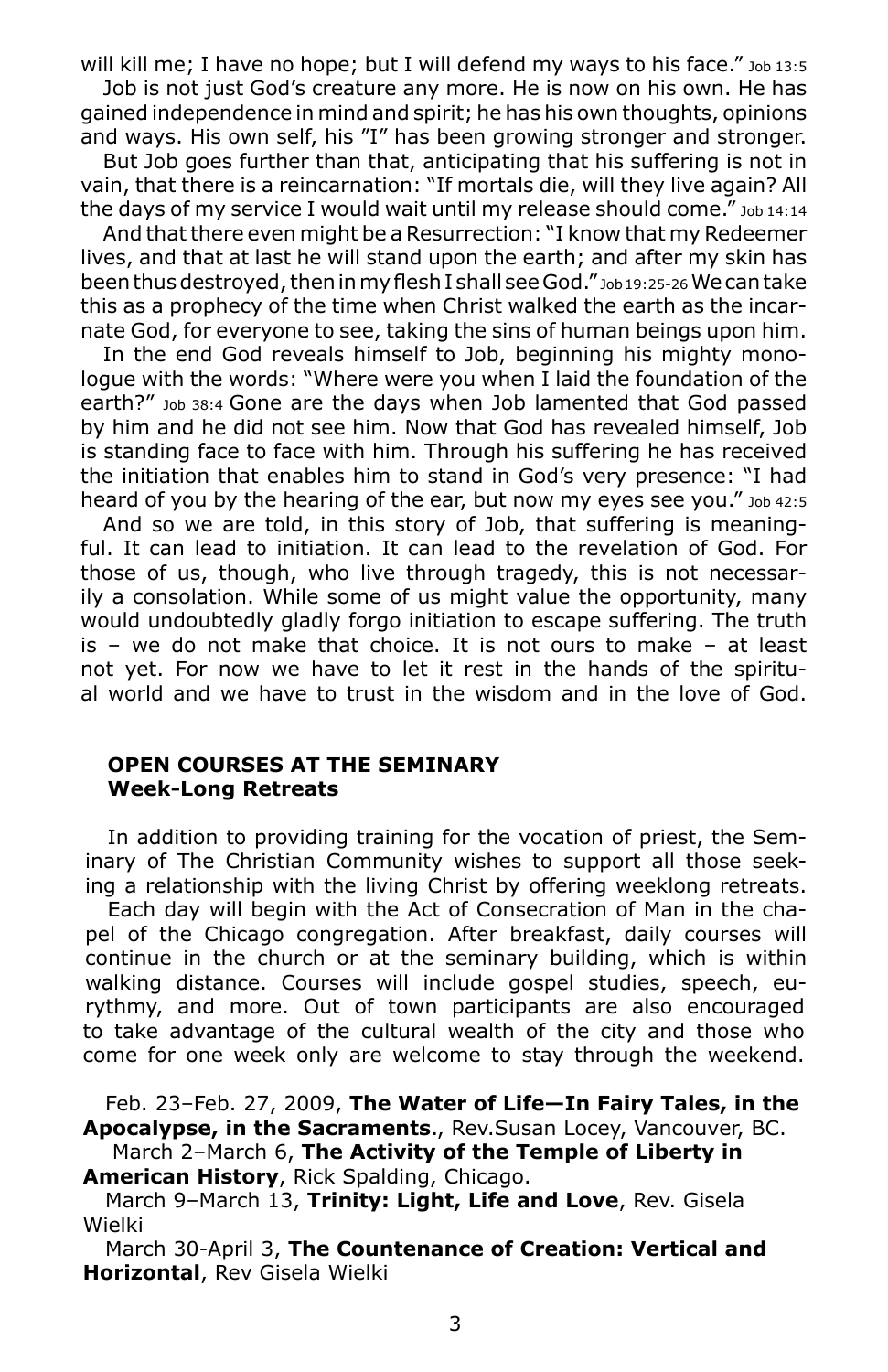April 6- April 10, **Holy Week, Death and Resurrection of the Body**, Rev. Richard Dancey

The cost for the weeklong retreats (including tuition, room, kitchen use, and breakfast (5 days)) is \$350. To register, visit www.seminary-chicago.org and click on the Open Courses Tab. The full brochure is under Spring 2009. Or call or contact: Rev. Gisela Wielki P.O. BOX 25603 Chicago, IL 60625

Tel./Fax 773-472-7041

info@seminary-chicago.org

www.seminary-chicago.org

Even if you are unable to attend a retreat, you can participate in the life of the Seminary through a financial contribution. If you are able and willing to make a donation, please send a check payable to the Seminary of The Christian Community, to the address above.

#### **Seminary on Tour Open Course in Toronto**

The seminary is also touring various congregations. The students will be visiting **Toronto** for two weeks, Feb. 9-20, 2009. There will therefore be a two week open course of the seminary on those dates in Toronto. The topic is the Goetheanum. To attend, contact Daniel Hafner 905 771-7989 or 610 293-6484 for more information.

## **My Brother's Keeper**

The Christian Community in **Sacramento** will host a **conference** with Christward Kröner on March 20, 21 and 22, 2009. The conference will explore the theme of both old and new forms of community and how 'community' connects with 'congregation.' Am I My Brother's Keeper? Overcoming the Past, Creating the Communities of the Future. For more information, contact Phil Bond, 916 714-9073.

## **Attention: History Lovers!**

The next time you think of reading a biography, consider Thomas Meyer's book on D.N. Dunlop. D.N. Dunlop was a beloved contemporary of Rudolf Steiner, who was also George Westinghouse's right hand man in marketing, in England.

Friday, April 24th 2009 at 7:45 pm Dunlop and others around Rudolf Steiner will be the topic of Thomas Meyer's lecture given at the Rudolf Steiner Centre in **North Vancouver, B.C.**

Saturday, April 25th also at the Steiner Center in Vancouver, Thomas Meyer will speak about Walter Johannes Stein, who was another great contemporary of R. Steiner. Stein wrote a book titled The Ninth Century, in which he followed the trail of the blood relics of medieval antiquity,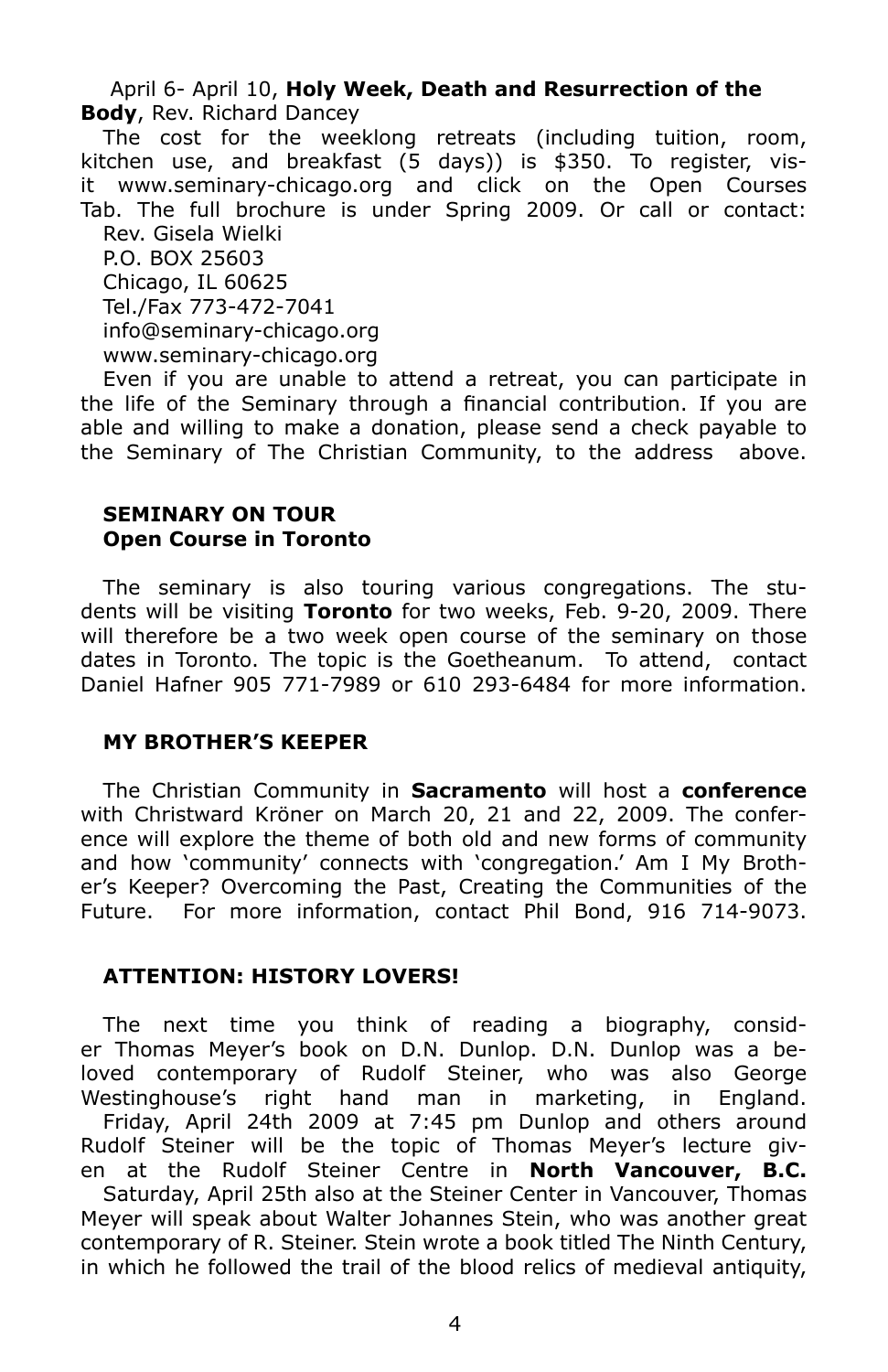and tries to discover the identity of the historical personalities behind the Grail legends.

Sunday, April 26th after The Christian Community service (5050 E. Hastings St. in Burnaby), Thomas will help us envision the TAO of the grey mists of Atlantis and its transformation into the founding of the New Mysteries of the 20th century.

Tuesday, April 28th at 7:30 pm Thomas Meyer will be speaking at Glenora Farm in Duncan, B.C. on "Current Events." Wednesday, April 29th he will speak at the Sunrise Waldorf School on "Waldorf Curriculum," also at 7:30 pm. After his tour in British Columbia, Thomas

Meyer goes to Seattle and then to New York



A Biography by T.H. Meyer

City where he will speak about 9/11 in the light of Anthroposophy. For more information call Anne Watson 250-653-4184.

#### **Spirit in Money Elizabeth Trocki**

*"Strictly speaking money is consciousness. That is to say conscious of what one gives…a medium that allows man to become conscious of his social relationships."* Gerard Klockenbring, in *History of Money*.

We would like to announce an upcoming series of talks, workshops, and events to be held by the **Boston** congregation in 2009-2010. The Boston Congregation is located at 366 Washington St. Brookline Village, MA 02445.

This exploration began for us with questions such as: What does the flow of money express in our lives? How does the spirit enter into our dealings with money? Why is there a deficit in our operating budget? We welcome you to join us.

April 5, 2009 **"Money in the New Testament."** Rev. Julia Polter, Boston

May 31, 2009 **"Money in Service to Humanity, Nature and the Divine."** Gary Lamb, director Center of Social and Environmental Responsibility, VP Institute for Social Renewal, Hawthorne Valley, NY

September 20, 2009 **"The Spirit of Money. How does Money Connect to the "Real Economy?"** Katrin Kaeufer, PhD. Research Director of the Presencing Institute, Research Fellow at MIT Co-Lab, Boston.

These events start at 12:30 pm.

For the complete listing of the events in this series, please check our website in March. www.thechristiancommunity.org/boston/. Call with inquires, suggestions of speakers or activities to: Rev. Julia Polter at (617) 522-2972 or Elizabeth Trocki at (617) 835-7681.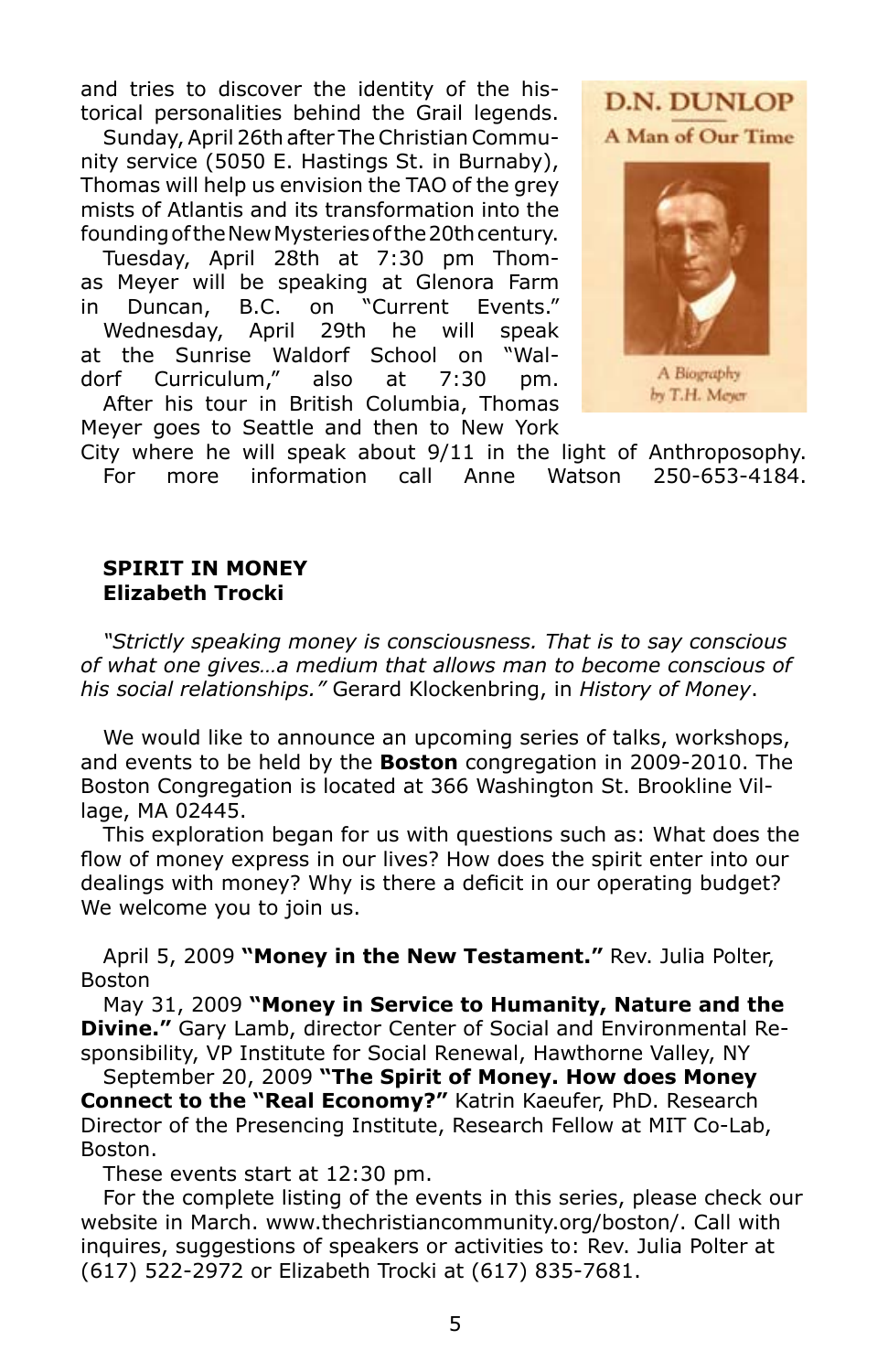#### **Mary-Sophia and the Holy Spirit**

An open **Pentecost Conference** for all congregations will take place once again Sunday May 31- Tuesday June 2, 2009, in **Spring Valley, New York**. This will be the second event of its kind and we hope that as many as possible will be able to attend. Mark your calendars! The theme this year will be "Mary-Sophia and the Holy Spirit." All specific details will be announced soon. For information contact Carol Kelly, at caroltkelly@juno.com or 845-426-3144.



## **Summer Color Course A 5-day course exploring the nature of color**

At first working with each color individually and then bringing them in combinations, we will experience their enlivening and healing possibilities. We will work with many media including watercolor, pastel, ink and collage. We will work both outside and inside. Each day we will begin with eurythmy with Karen Derreumaux.

If you are a Waldorf teacher, a handwork teacher, a therapist or an art teacher this course will deepen your perception of the reality of color and give you many techniques in many media to work with.

Whatever your path in life, if you are looking for a retreat, this course will provide an oasis filled with color, light and movement.

July 27 – 31, 2009

Sliding scale \$400-300 including supplies

For information and registration contact Laura Summer 518-672- 7302. laurasummer@taconic.net

#### **Darwin, Lincoln**

J. Michael Brewer

On February 12 this year we commemorate the bicentennial of the births of two remarkable human beings, both of whom fundamentally changed the way we look at the world. It is hard to imagine more different circumstances than the birth situations of Charles Darwin and Abraham Lincoln. And the virtually automatic response, where this coincidence (yes, coincidence—in other words, two or more events occurring at the same time) has been to contrast them, or even to try to estimate which of the two was more significant in world history. People today like contests.

Another approach would be to try to discover whether there might be some common impulse that brought these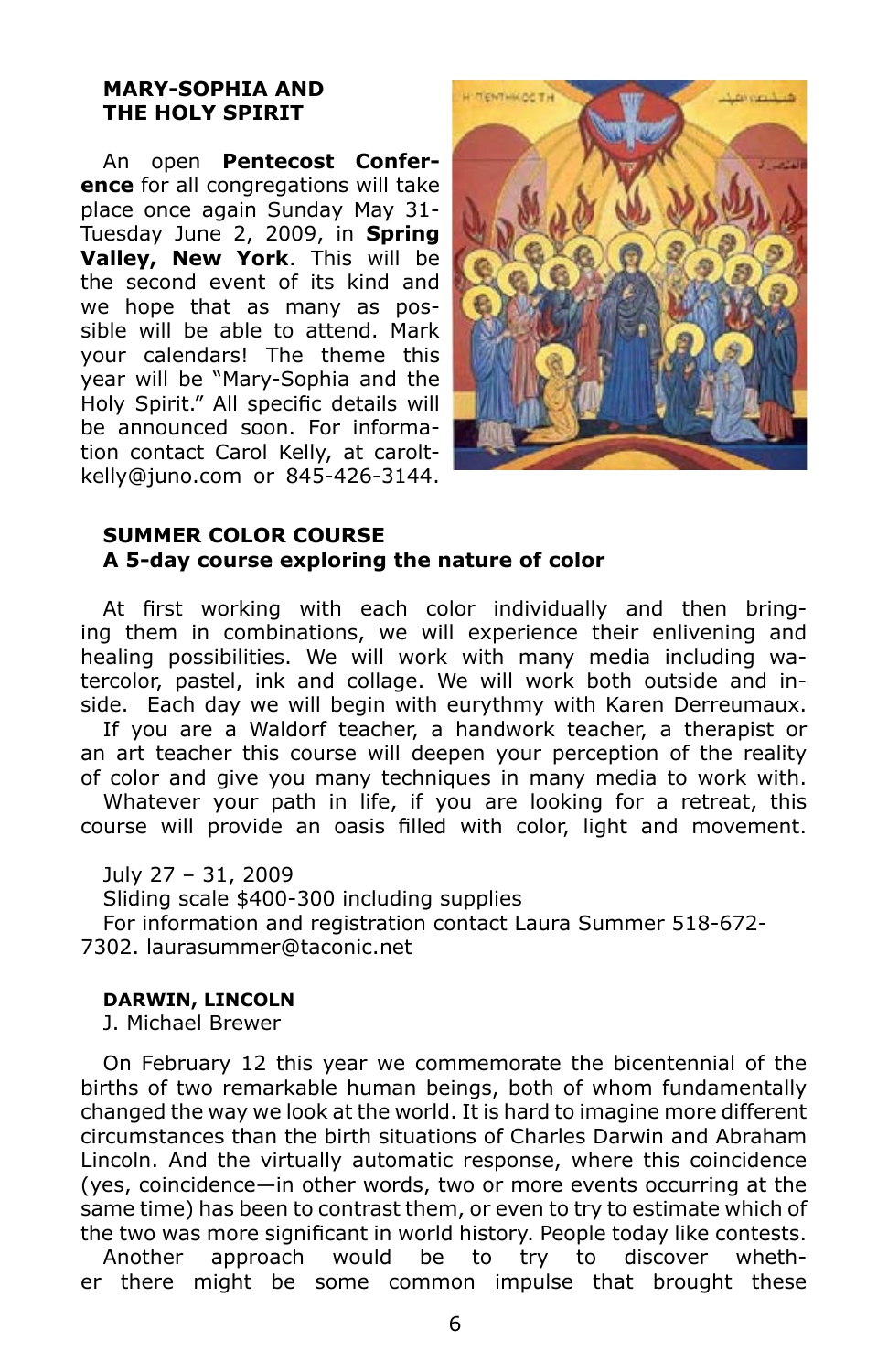two great individualities out of the spiritual world and into this world on the same day. What could be their common task?

For both Charles Darwin and Abraham Lincoln, a definitive experience came about through a voyage. For Darwin it was the voyage of the Beagle, on which he had the opportunity to observe the varieties of species living on the Galapagos Islands. What he saw became the impulse for his research, leading to the publication of his book *The Origin of Species* in 1859.

Lincoln's voyage was a simpler matter, by flatboat down the Mississippi with goods to be delivered to New Orleans. His experience of the slave trade started him on the path the led him to run for president of the United States in the year after the publication of Darwin's book.

So far, the comparison is not too promising. The theory of evolution as Darwin and other followers developed it has done much to lower the dignity of the human being, commonly referred to in science as a higher animal. For Lincoln it was precisely that dignity that he recognized, and which through



*Abraham Lincoln*



*Charles Darwin*

his life he tried to uphold.

At this point we would have to see opposite rather than similar impulses at work through them. But if we strip away the superficial appear-

ances, what will we see? The essential idea in Darwin's theory is that living forms are in a process of continuous development, a development which proceeds from less perfect to more perfect forms. The consequence of his imagination is an awareness that all living beings are related. Lincoln, who as

president led his country through its greatest crisis, took as premise the possibility that a nation founded on the idea that all men are created free and equal could have a rebirth in freedom. He lived with an understanding that a great nation must grow and evolve.

And so both Lincoln and Darwin brought with them a sense that creation did not simply happen, but is constantly continuing. We may carry this impulse further as we imagine the creative word become flesh and dwelling within us and creating in us.

## **The Problem with Religion**

Carol Kelly

The complaint is heard often enough: "Religion is the cause of the problems in the world. Look at all of the wars being fought in the name of religion." Perhaps the "problem" has more to do with us, personally, than we would like to admit. If we were to ask ourselves when the last time was that we acted out of total freedom, we would most likely come up with an astoundingly barren answer. We don't even know if we have ever really and truly acted in freedom. We will argue that we are "conditioned" and that nobody ever really breaks free from culture, education, upbringing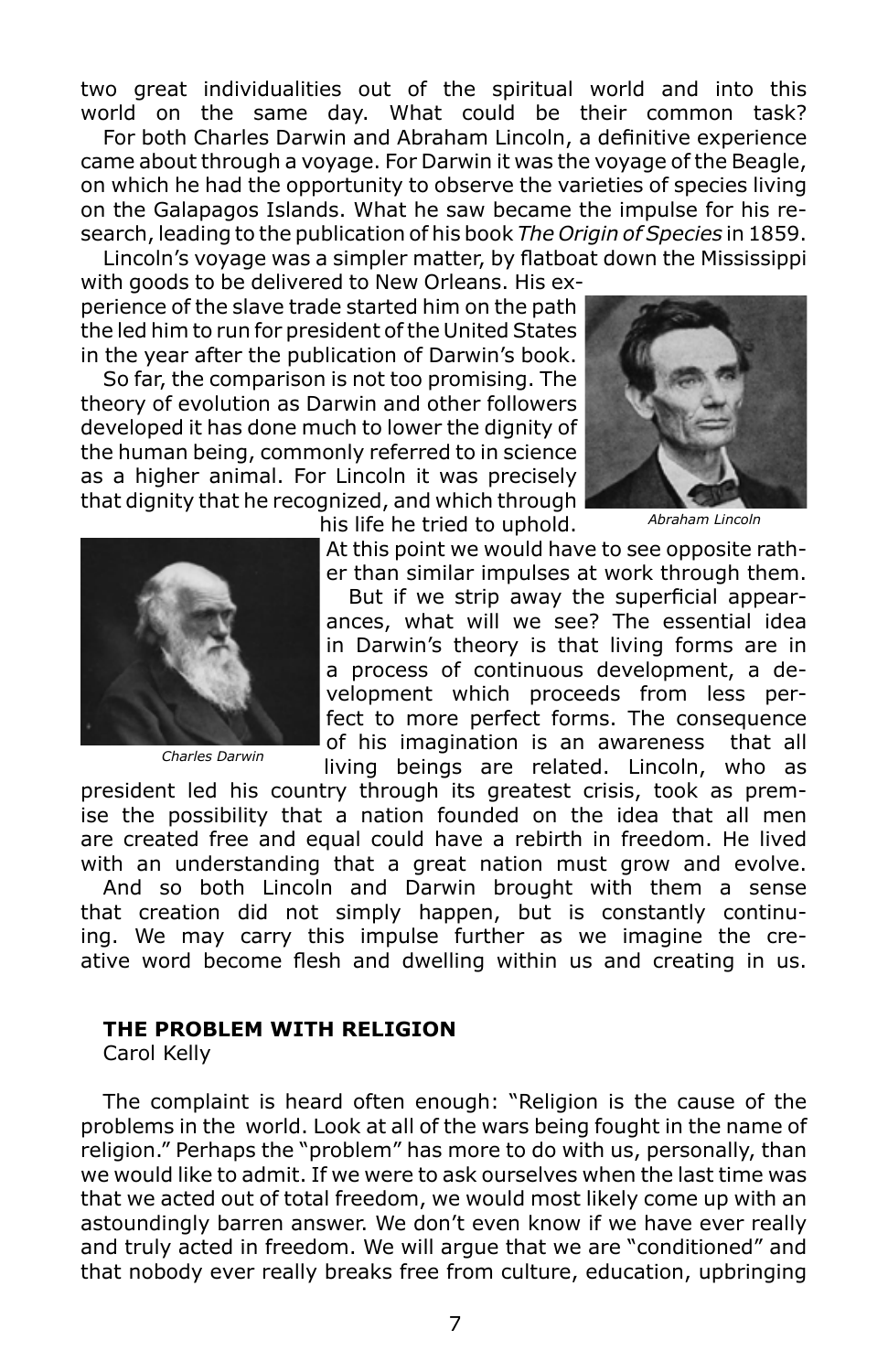and so on. We act out of past experience or out of what we have been taught. When we contemplate what it would really mean to act out of total freedom, we are faced with our fears, our habits, our desires. One can wonder if one has ever, indeed, performed any act out of freedom at all.

A free spirit acts "according to intuitions selected from the totality of his world of ideas by thinking," as Rudolf Steiner describes it in *The Philosophy of Spiritual Activity*; whereas an "unfree spirit" singles out an action or an impulse to action based on his past experience. A free spirit makes a first-hand decision. What others have done in such a case worries him/her not in the least. The free spirit works out of pure ideals and translates them into action in the world. He/she is impelled by no example or fear of punishment. The activity of bringing something purely spiritual into earthly reality in this way is referred to as "moral imagination."

The error that most people fall into is also an error in natural science: applying the laws of inorganic nature to the world of the living. The earth has natural laws, inherent in the world of matter. We observe and work with these natural laws. The moral world however, comes from human beings. "Moral laws" are in a sense, "man-made" and we cannot apply them and work with them until we have created them.

But the second error is even more prevalent and more destructive than the first. Because when moral laws are deemed to be "God given", handed down "directly", then one assumes that these laws should be applied and even "enforced" universally. What is "right" isn't "right" any more if people are "forced" to do it! This is the "problem" that so many people have with what they think of as "religion." The Turning Point: Rudolf Steiner points out emphatically that "However true it is that the moral ideas of the individual have perceptibly developed out of those of his ancestors, it is EQUALLY true that the individual is morally barren unless he has moral ideas of his own."

This assertion, this invitation to responsible action should fall upon us as a meteor! We have the "duty" to come up with and uphold moral ideas of our own! We have right along with it, the duty to refrain from enforcing those moral ideas upon others. When we have clear ideals and can want what we consider to be right, as opposed to what somebody else considers to be right, we have achieved a much higher degree of freedom than we had before.

It may happen that we are prevented by external powers from doing what we have decided to be right. We may be forced to do nothing or act against our will, outwardly. But unless something "drives our motives out of our own minds, and replaces them with other motives, are we ever really unfree?" says Rudolf Steiner. Where, or where do we see this happening?

We are living in a world in which the ideas of the past are clearly not working. Wars are waged out of ancient ideas of who is right, what belongs to whom, political dominance in the guise of religious entitlement. Religion has nothing to do with war, except the one being fought in the human soul. Religion means reconnecting to God. The healing of the world's illness, the solutions to our difficulties, will only come out of the moral imaginations of those who are able to "draw them down" from the spiritual world and apply them. We need everyone we can get. The time is pressing.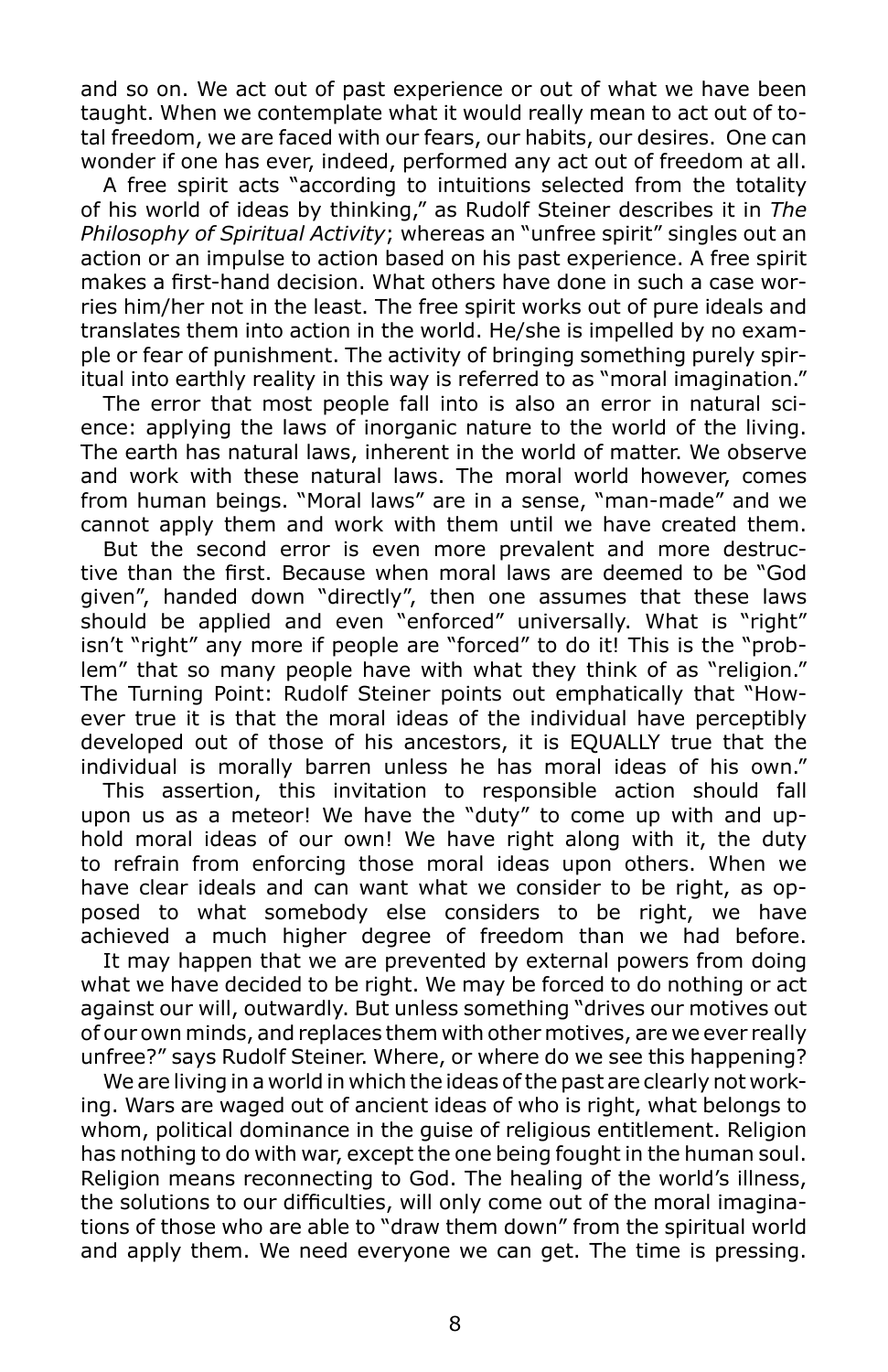## **Camp Tamarack High Sierra Summer Camp**

Camp Tamarack has been offering a quality wilderness experience for children 8 - 13 years old for 36 years. Many of our participants come from the Waldorf community throughout the West. Camp Tamarack is surrounded by granite peaks and tall pine trees. Children experience the outdoors by swimming in nearby lakes and streams, and hiking to stunning sites.

With a healthy rhythm of the day, we cultivate a wholesome and joyful community. Morning and evening gatherings greet and conclude each day with story and song. During the day, children are involved in group projects and activities under the guidance of their counselors. Activities include: arts and crafts, drama, horseback riding, archery, games, dancing, hiking, fishing, swimming, canoeing, overnight camp-outs and campfires.

The camp is sponsored by The Christian Community. On Sunday mornings we offer a Sunday Service for Children, and then join together in the afternoon for all-camp skits and games. Acceptance is the same for ev-

eryone without regard to race, national origin, religion, gender, or handicap.

This year our camp will be directed by Rev. Sanford Miller from Sacramento. With many years of experience and an enthusiastic group of counselors, we expect another full and exciting camp this year. Activities include: arts and crafts, drama, horseback riding, archery, games, dancing, hik-



ing, fishing, swimming, canoeing, overnight camp-outs and campfires. Camp will be held June 28 – July 15, 2009. For further information, contact Sabine Ehrenfeld, 818 438-2669. Visit the website at www.camptam.com



*Tillman Park, NJ*

# **East Coast Children's Camp**

Our 36th year of providing a place where children ages 8 - 13 can experience nature, sleep in tents, hike, swim, canoe, learn handcrafts, play games, listen to storytellers, unplug from electronic media, perform plays and skits, attend the Sunday Service for Children, make lifetime friends and sing and sing and sing! Christian Community Camp on the east coast will take

place from August 6-22, 2009 for boys and girls ages 8-13. Please send all inquiries to Carol Kelly at caroltkelly@juno.com or 845-426-3144.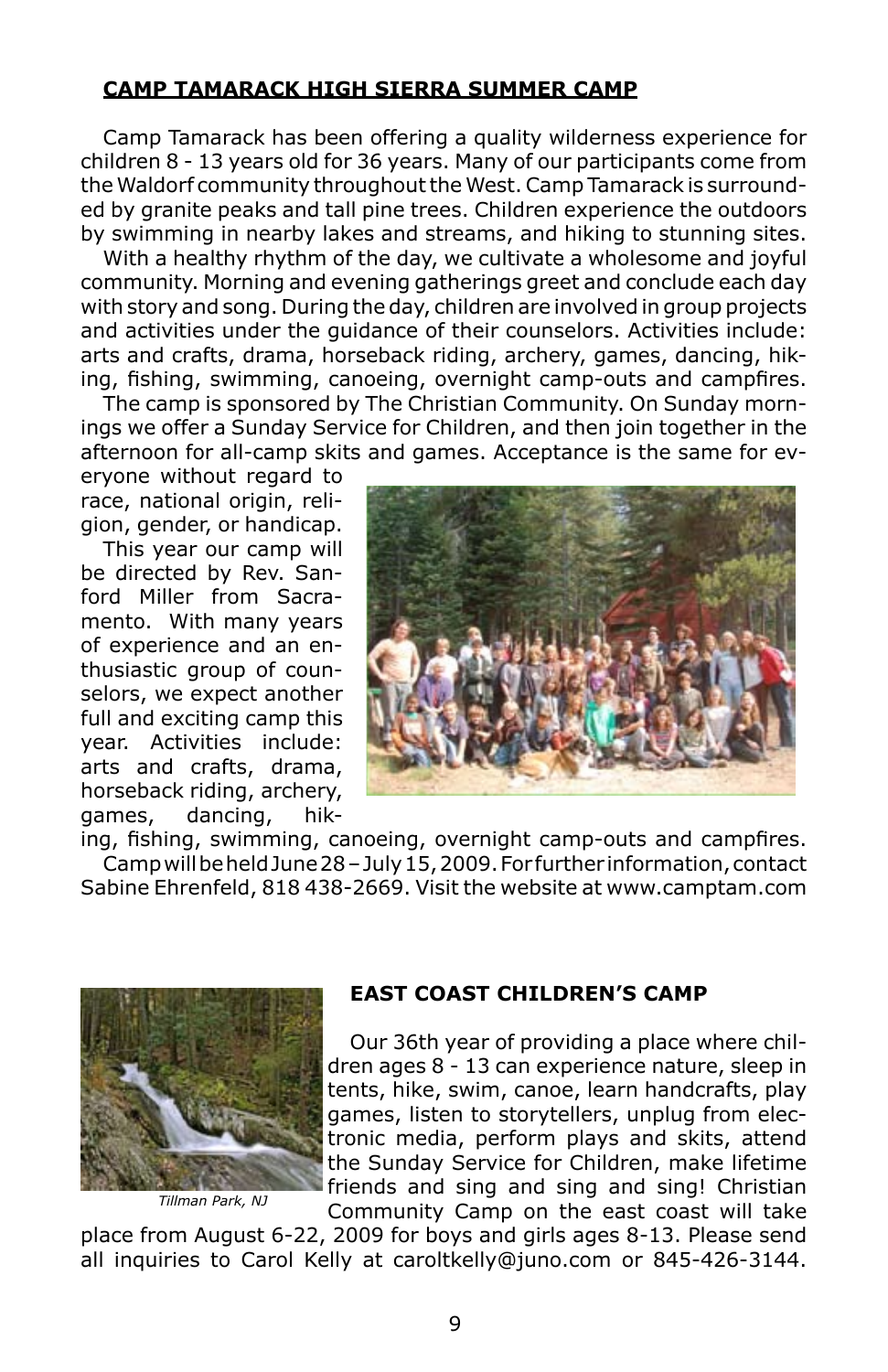

## **Another North American Ordained**

Jonah Christopher Evans from North America was ordained on December 12, 2008. His first post is to South Africa until summer 2009, when he will return to the United States.

# **Perspectives Quarterly Magazine**

Perspectives, a quarterly journal of The Christian Community, is available in USA c/o Perspectives, The Christian Community, 906 Divisadero Street, San Francisco, CA 94115. US\$24 payable to 'The Christian Community San Francisco'.

Canada: Perspectives, 333 Sunnidale Road, Unit31,Barrie, Ontario, IAN6H5, encoreanthrobooks@sympatico.ca. Can\$28 payable to ' RogerCouttsUmstead'

# **Against Fear**

Adam Bittleston

May the events that seek me Come unto me; May I receive them With a quiet mind Through the Father's ground of peace On which we walk.

May the people who seek me Come unto me; May I receive them With an understanding heart Through the Christ's stream of love In which we live.

May the spirits which seek me Come unto me; May I receive them With a clear soul Through the healing Spirit's Light By which we see.



*Invocation, Arild Rosenkrantz*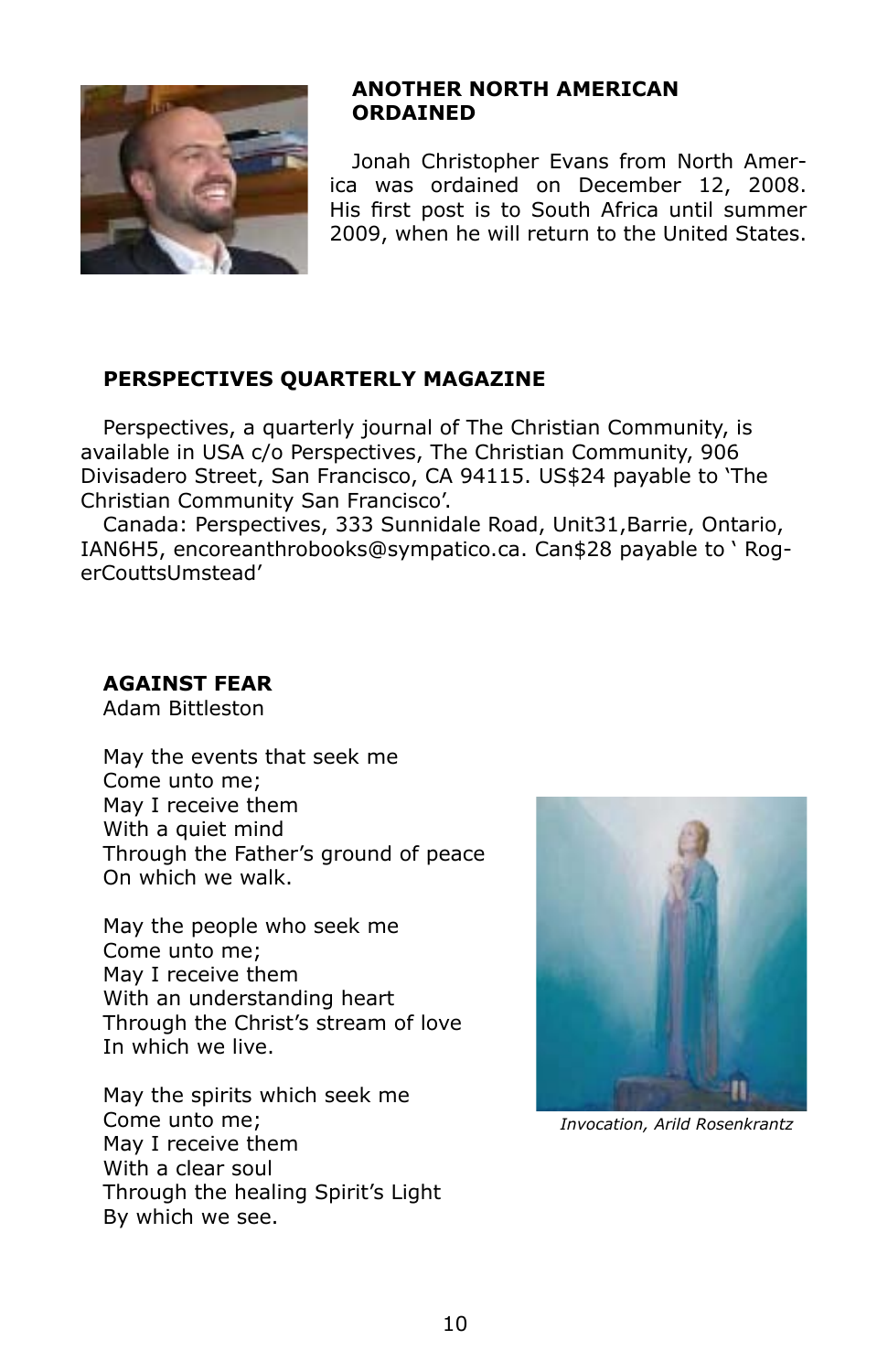#### **Celebrating the 60th Anniversary**

Michael Vode

On December 12th, 13th, and 14th, a conference in the New York City chapel celebrated the sixtieth anniversary of the beginning of the The Christian Community on the North American continent and of the founding of the New York congregation. The addresses of Rev. Erk Ludwig and Rev. Patrick Kennedy were at the center and were inspired by the Advent understanding central to the Movement for Religious Renewal, with Christ's immanent approach, which calls for the co-operation of vigilant human beings of good will.

Rev. Ludwig's evening sermon on Friday focused on the essence of the "moment". H.D. Thoreau was a master of the moment, seizing the "nick of time" with full consciousness and inner creativity, until the moment became for him a door leading to eternity: In his Journal, Thoreau suddenly speaks of his incarnations in ancient times.

Fr. Doldinger: *"Beware of the pauses, the small ones which unexpectedly destiny often grants to you! Once there will come The Coming One just so!"*

Rev. Ludwig's talk on Saturday morning centered around the Spirit's call to Sardis: "Become awake."  $(Rev11. 3:2)$  which wants to be heard especially in our time. Over the last five centuries, a great awakening has taken place in regard to the outer physical world. Human knowledge includes both the minutest components of matter and the most distant galaxies. This admirable awakening has had its price: The wakefulness in the physical realm is, looked at "from above" a sleep in regard to the spiritual reality of the world. Into this sleep the word is spoken: "Become awake." It does not call on us to give up the wakefulness in the earthly realm, for it is in a world that appears void of spirit where the I can attain its freedom, its autonomy. Become awake – turn to the spiritual world with the wakefulness that your I has attained on the earth. – If we do not hear the call, He "will come like a thief." We may not notice the thief, but we notice a loss. One example: We may bemoan the loss of old social skills, of traditional family values. Have they been lost, or have they disappeared in order to be transformed? In contradistinction to the "loss" we see initiatives in movements such as Doctors Without Borders and other NGO's that arise from an awareness of Humanity. Nothing is lost, but everything becomes seed for new beginnings.

In his Saturday afternoon address, Rev. Kennedy emphasized that the battle for The Second Coming has long been an American phenomenon. With the historical perspective of the consequences of intellectual materialism, Rev. Kennedy presented an overview of the many American religious groups that have believed in a literal reading of Revelation. Rev. Kennedy's empathetic eye made clear how devastating disappointment often resulted from the expectation of the Second Coming on the physical plane.

Our thoughts and perceptions ground what we are able to receive, and